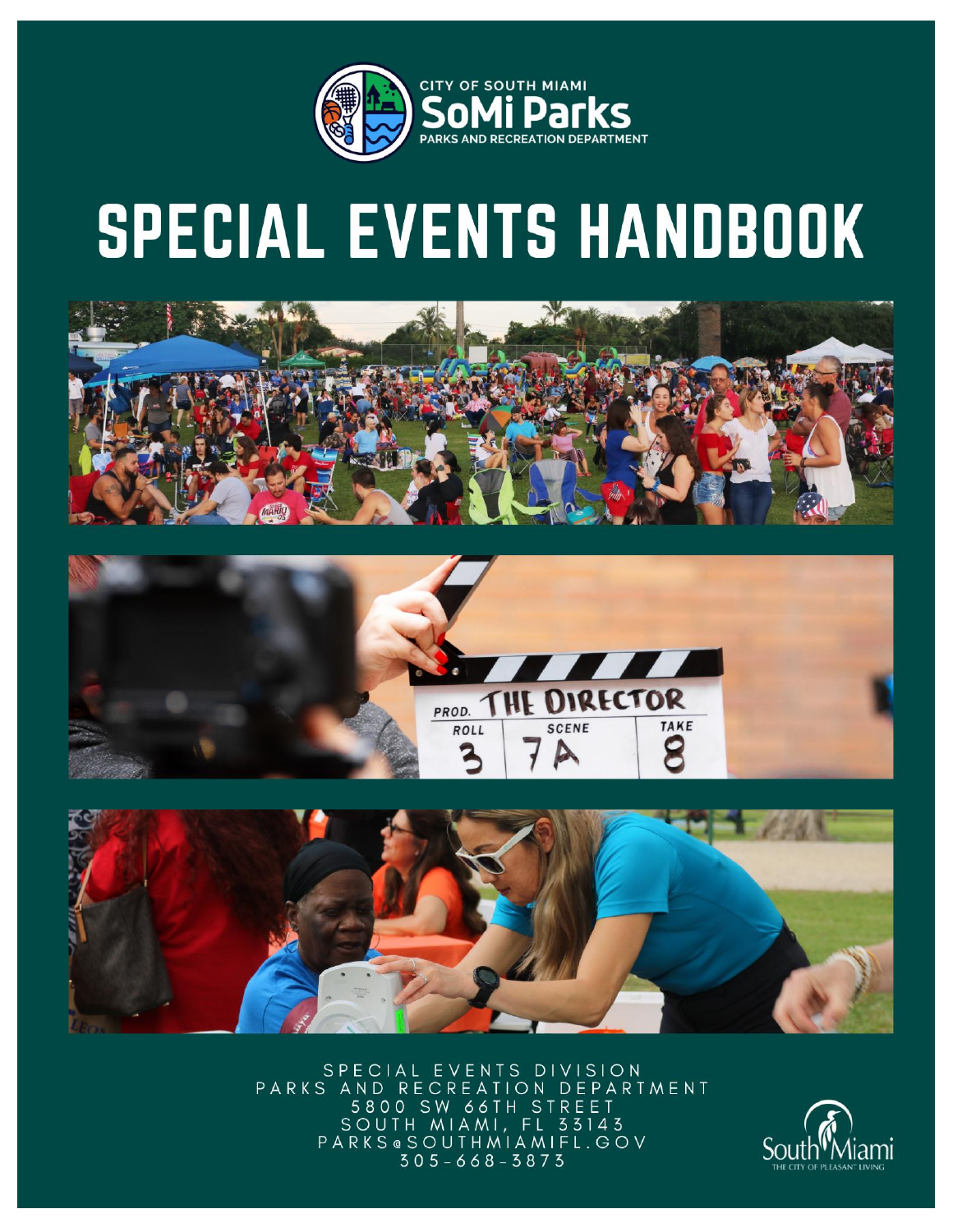

### **SPECIAL EVENTS DIVISION**

Welcome to Our Community!

The City of South Miami Special Events Division is committed to providing local and visiting events with the highest quality of service and customer care. The Special Events Division along with supporting South Miami Departments play an important role by ensuring that all proper permits are completed to operate a safe and successful event. The policies and procedures established by the City of South Miami allow for advanced planning and provide a system of basic guidance to help the City and event applicant achieve mutual goals.

Whether it is a festival, film permit, farmer's market, grand opening or some other event, the City's Special Events Division is always available to answer questions and assist in the creation of your ideal event. It is the attention to detail and steadfast support that helps make South Miami an ideal place to host your future event.

It is our goal to assist in making your event one to be remembered. Thank you for choosing the City of South Miami for your special event. Please feel free to reach me at (305) 668-3873 or via email at yvaldes@southmiamifl.gov if you have any further questions.

Sincerely,

Yvette E. Valdes

City of South Miami Special Events Coordinator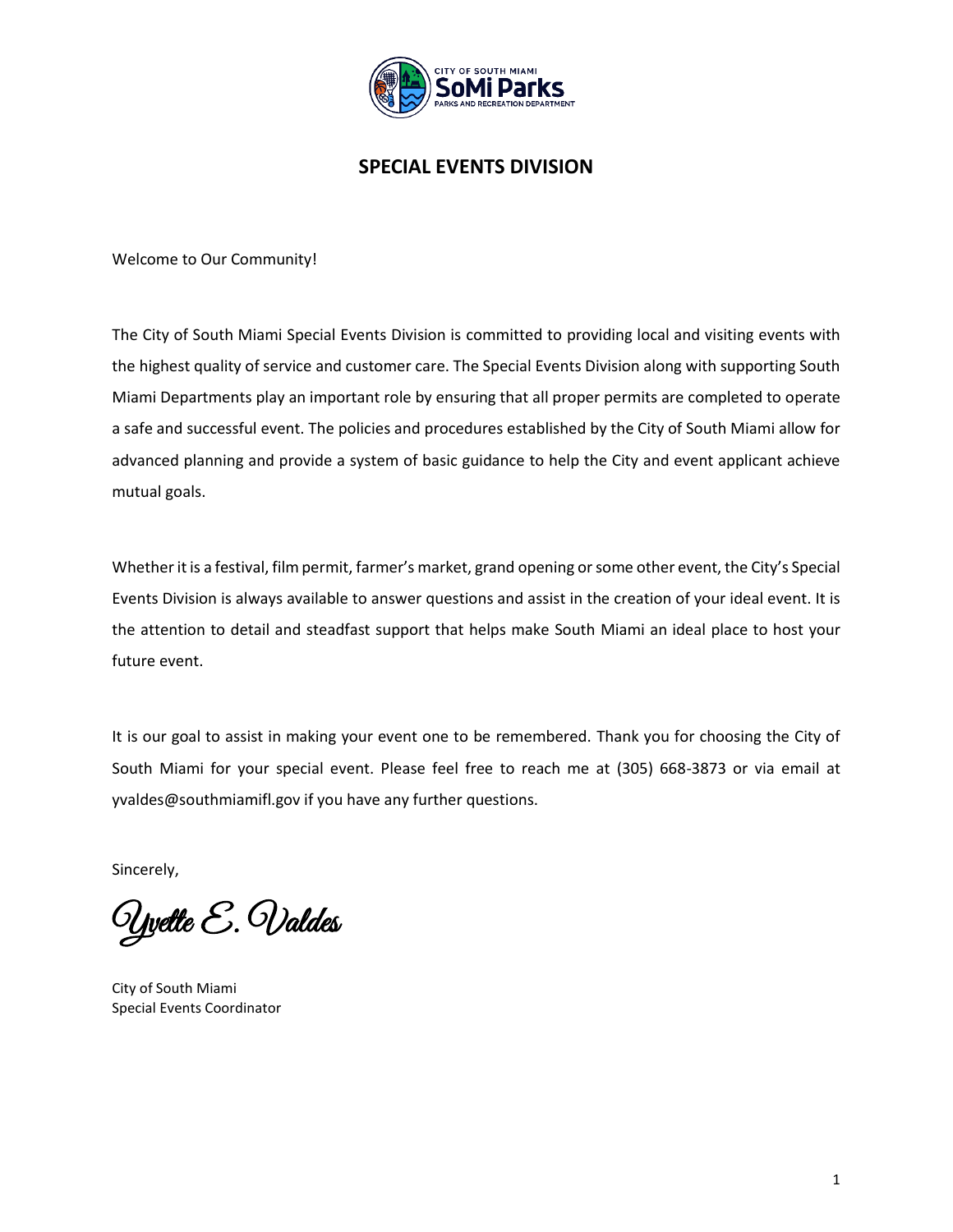## TABLE OF CONTENTS

### **Section Page**

| 1 | <b>Getting Started</b>                                                                                                                                                                                                         | 3         |
|---|--------------------------------------------------------------------------------------------------------------------------------------------------------------------------------------------------------------------------------|-----------|
|   | What is a Special Event?                                                                                                                                                                                                       | 3         |
|   | Where can a Special Event be held?                                                                                                                                                                                             | 3         |
|   | Who can apply for a Special Event?                                                                                                                                                                                             | 3         |
| 2 | <b>Application Process</b>                                                                                                                                                                                                     | 3         |
| 3 | <b>Final Permit Approval Example 2018</b>                                                                                                                                                                                      | 5         |
| 4 | Department Directory <b>Example 2018</b>                                                                                                                                                                                       | 5         |
| 5 | Special Event Fee Schedule and the state of the state of the state of the state of the state of the state of the                                                                                                               | 6         |
| 6 | <b>Additional Permits</b>                                                                                                                                                                                                      | 8         |
|   | Alcoholic Beverages and the contract of the contract of the contract of the contract of the contract of the contract of the contract of the contract of the contract of the contract of the contract of the contract of the co | 8         |
|   | Banners & Signs <b>Banners</b> & Signs                                                                                                                                                                                         | 8         |
|   | <b>City Parks</b><br><u> 1980 - Johann Barbara, martxa alemaniar arg</u>                                                                                                                                                       | 8         |
|   | Filming Permit and the contract of the contract of the contract of the contract of the contract of the contract of the contract of the contract of the contract of the contract of the contract of the contract of the contrac | 9         |
|   | Fire                                                                                                                                                                                                                           | 9         |
|   | Fireworks & Pyrotechnics <u>[1988]</u>                                                                                                                                                                                         | 9         |
|   | Mobile Food Vendors <b>Communication</b> Mobile Food Vendors                                                                                                                                                                   | 9         |
|   | Tents & Canopies                                                                                                                                                                                                               | 9         |
| 7 | <b>Event Terms &amp; Guidelines Event Terms &amp; Guidelines</b>                                                                                                                                                               | 9         |
|   | Amplified Sound Level <b>Amplified</b> Sound Level                                                                                                                                                                             | 9         |
|   | Cancellations/Refunds                                                                                                                                                                                                          | 10        |
|   | Electrical<br><u> 1989 - Andrea Andrew Maria (h. 1989).</u>                                                                                                                                                                    | 10        |
|   | <b>Event Narrative</b>                                                                                                                                                                                                         | 10        |
|   | <b>Filming/Still Photography</b>                                                                                                                                                                                               | 10        |
|   | Insurance                                                                                                                                                                                                                      | 11        |
|   | Loading and Unloading Loading                                                                                                                                                                                                  | 12        |
|   | Maintenance/Clean-Up                                                                                                                                                                                                           | <u>12</u> |
|   | Major Event Periods (MEP)                                                                                                                                                                                                      | 13        |
|   | Notification/Petition                                                                                                                                                                                                          | <u>13</u> |
|   | Off-Duty Police Officer                                                                                                                                                                                                        | <u>13</u> |
|   | Parking                                                                                                                                                                                                                        | 13        |
|   | <b>Recreational Apparatus</b>                                                                                                                                                                                                  | 13        |
|   | Site Plan/Sketch                                                                                                                                                                                                               | 14        |
|   | <b>Street and Right-of-Way Closures</b>                                                                                                                                                                                        | 14        |
|   | <b>Waiver of Fees</b>                                                                                                                                                                                                          | 14        |
|   | Handbook Acknowledgement (Sign & Return)                                                                                                                                                                                       | 15        |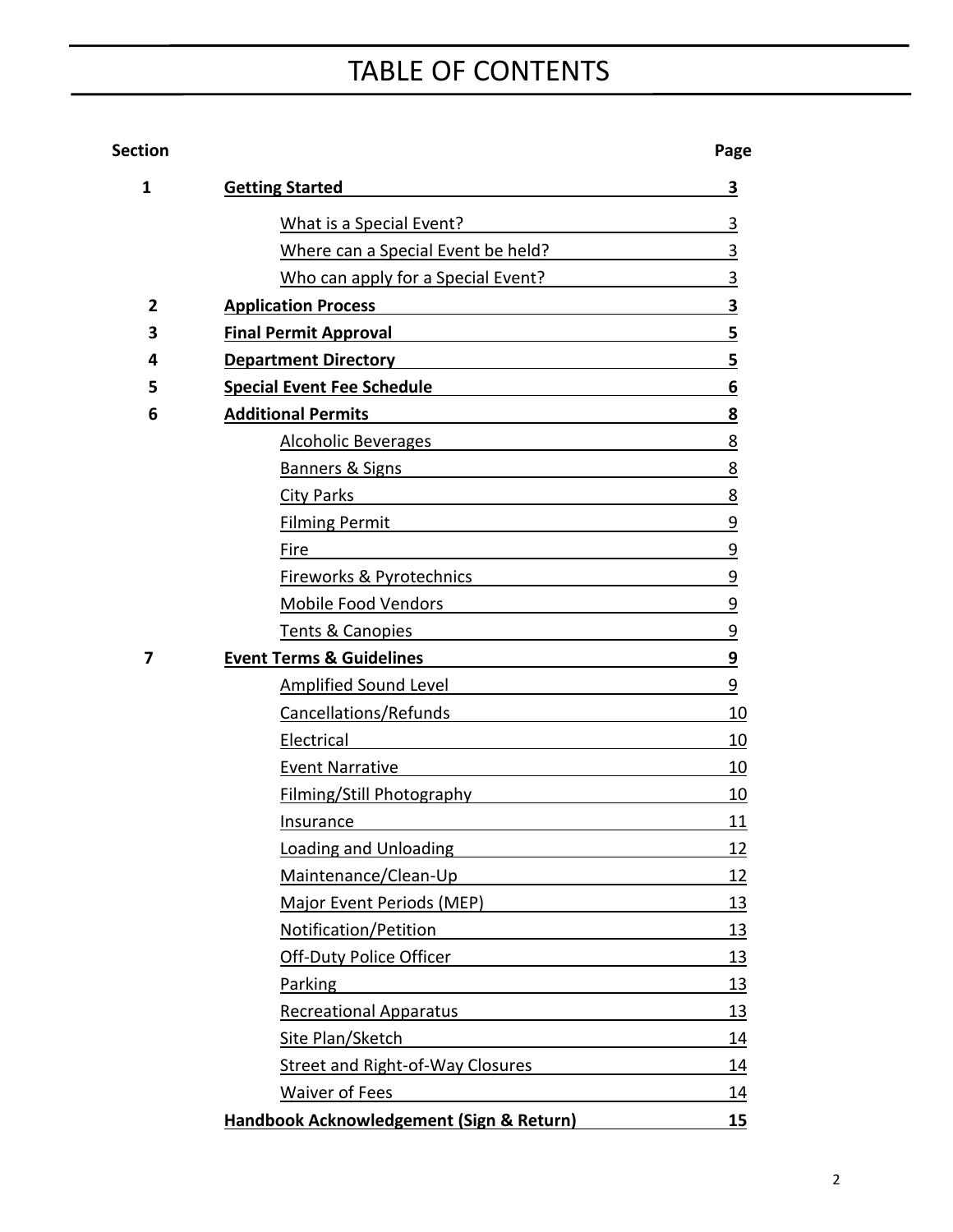#### **WHAT IS A SPECIAL EVENT?**

In the City of South Miami, any event or activity that temporarily occurs upon public or private property that impactsthe ordinary use of any private property, businesses, residential homes, parks, public streets, right-of-ways or sidewalks is considered a Special Event.

#### **WHERE CAN A SPECIAL EVENT BE HELD?**

A special event may take place in several approved areas within the City of South Miami such as but not limited to, private properties (businesses, residential homes, etc.), and/or City property (streets, public right-of-ways, sidewalks, alleys and parks).

### **WHO CAN APPLY FOR A SPECIAL EVENT?**

Any person or organization that wishes to hold an event or activity for public or private attendance within the City of South Miami must apply for a Special Events Permit.

Businesses in good standing, physically based within the City limits, wishing to extend their business premise onto public or private property for any duration of time will need to apply for a special event permit.

## SECTION 2 APPLICATION PROCESS

The application process can begin twelve (12) months in advance unless approved by City Commission and with a minimum of sixty (60) days prior to the event date. Please be aware that all applications submitted with less than thirty (30) days prior to a requested event date may not receive the necessary approvals from the required City Departments and/or City Commission and may be rejected.

Events such as art festivals, fairs, farmers market, filming, celebrations, grand openings, certain outdoor business promotional events, races, parades and marches require considerable advance planning by more than one City department, sometimes in conjunction with other governmental agencies. Adequate time and planning for these events are necessary in order to protect public safety and to reduce adverse impacts on the public place and upon neighbors and other users of our public places.

**Please Note:** *Certain special events, including all events that require a street and/or right-of-way closures, will require City Commission approval and may take at least two (2) months to be approved.*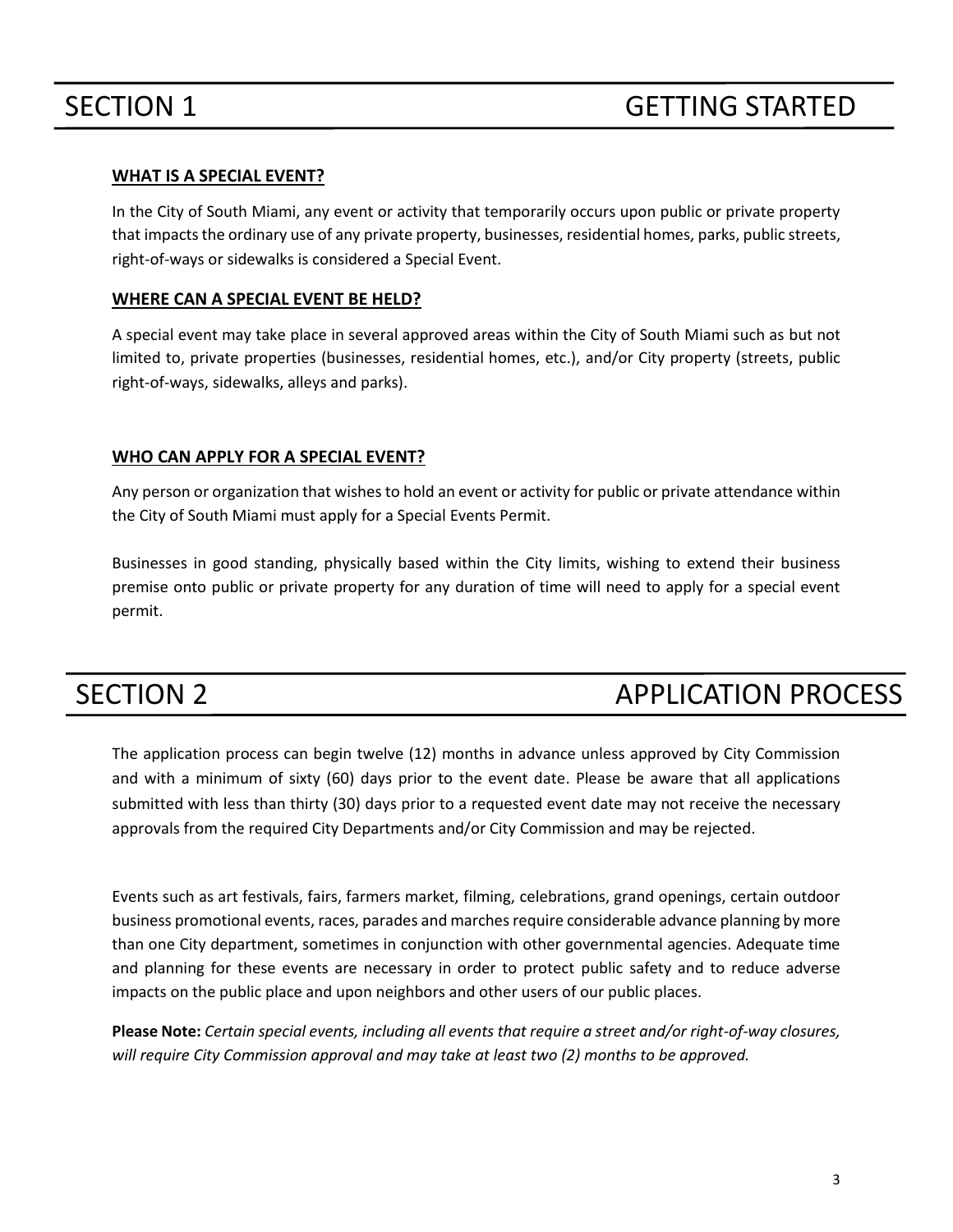## **STEPS TO PROCESS YOUR SPECIAL EVENT APPLICATION**

**1)** Review the entire Special Events Handbook before you begin filling out the Special events application as event guidelines and policies may change year to year.

**2)** Check for desired facility/location availability by calling the Special Events Office at (305) 668-3873, or via email at *yvaldes@southmiami.gov*

#### **Please Note:**

- • *An inquiry of availability does not guarantee that the date is reserved for your event.*
- • *Past events do not determine automatic reoccurrence or reservation of dates for future events.*
- • *All special event requests are on a first come, first served basis.*

**3)** Complete the special event application once you have confirmed your desired facility/location is available.

**Please Note:** *The application form is designed to cover a wide variety of special events. Please review all sections, but keep in mind that some sections or individual questions may not apply to your particular event. You may skip any sections/questions that do not apply to your event when filling out the form.*

**4)** Submit the completed Special Event Application with all required documentation including payment of the application and administrative fee, notification/petition form, site plan/sketch, indemnification agreement and any other forms applicable to the City of South Miami Special Events Coordinator. Applications may be mailed, emailed or hand-delivered between 8:00 AM - 4:00 PM, Monday through Friday, excluding official City of South Miami holidays.

#### *Mailing / Drop-Off Location*

Attn: Yvette E. Valdes, Special Events Coordinator Gibson-Bethel Community Center 5800 SW 66 Street South Miami, Florida 33143

### *Or Email us at* **[yvaldes@southmiamifl.gov](mailto:yvaldes@southmiamifl.gov)**

*PLEASE NOTE: ACCEPTANCE OF YOUR APPLICATION FOR REVIEW SHALL NOT BE CONSTRUED AS FINAL APPROVAL OF YOUR REQUEST. INCOMPLETE APPLICATIONS WILL NOT BE ACCEPTED.*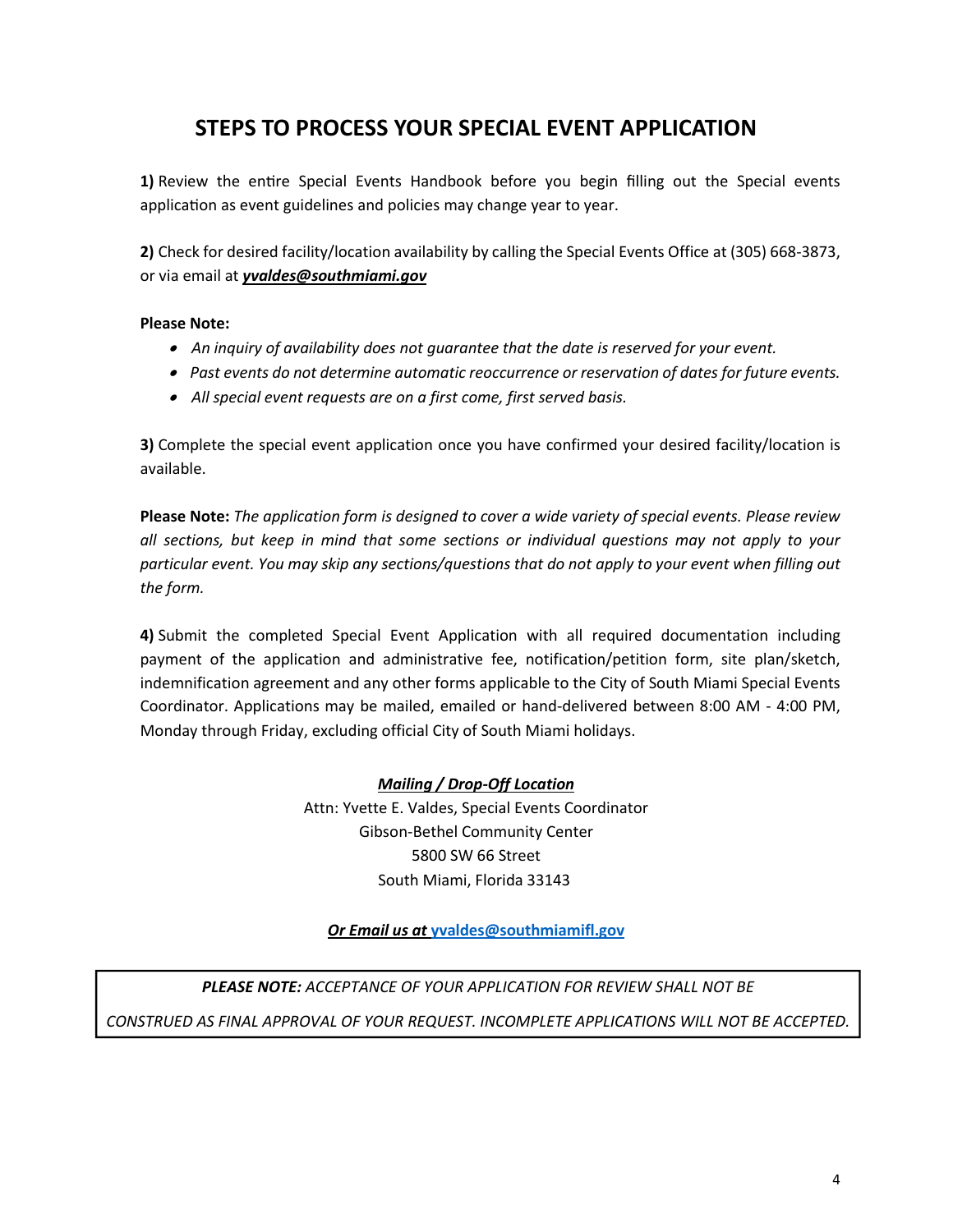## SECTION 3 FINAL PERMIT APPROVAL

Once the Special Events Coordinator receives the application, the date requested will tentatively be held for your event until final approval. The applicant will receive either a phone call or email on the status of the application when it is being reviewed or if a meeting is required for further information.

Once your application has been approved, insurance and all event fees must be turned in ten (10) days prior to the event date. Everything must be turned in to fully be processed before receiving the final special event permit. Permits must be displayed at the event site and readily accessible for review if asked to be seen by a City of South Miami official employee. If the event occurs without any city damages and/or charges, the refundable security deposit will be refunded back to the applicant one (1) week after the event date.

*Please note: All refundable security deposits that have not been picked up 10 days after the event will be shredded.*

## SECTION 4 DEPARTMENT DIRECTORY

| $(305) 668 - 3873$ |
|--------------------|
| $(305) 663 - 6301$ |
| $(305)$ 403-2067   |
| $(305) 668 - 3876$ |
|                    |
|                    |
|                    |
|                    |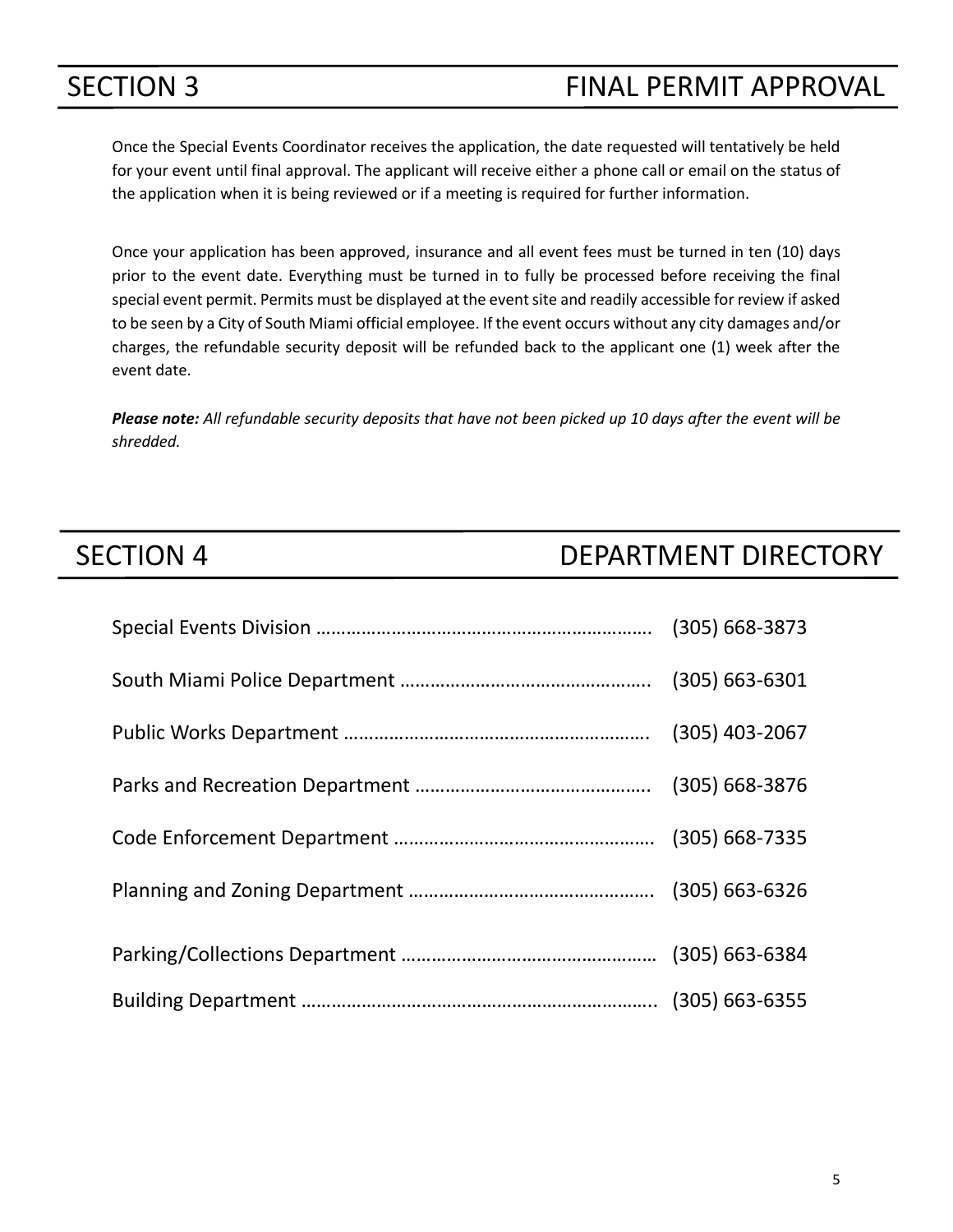## SECTION 5 SPECIAL EVENTS FEE SCHEDULE

The following schedule of fees were developed as a guide to help applicants estimate costs associated with an event. Each event fee will be calculated according to its location, size, attendance and City personnel requirements. All cost is an approximation and are subject to change. *All payments must be made out to "City of South Miami" and submitted ten (10) business days prior to the approved event.*

#### **Special Events Division:**

| <b>Application Fee</b> | \$60 (Non-Refundable)               |
|------------------------|-------------------------------------|
| Administrative Fee     | \$100 (Non-Refundable)              |
| Security Deposit       | \$500 (Refundable - separate check) |
| Expedited Fee          | \$60 (within 30 days of event date) |
| Still Photo Fee        | \$100 per day                       |
| <b>Filming Fee</b>     | \$200 per day (1-10 person crew)    |
|                        | \$300 per day (11-20 person crew)   |
|                        | \$500 per day (21+ person crew)     |
| <b>Farmers Market</b>  | \$25 - Private Property             |
|                        | \$75 - Public Property              |

#### **Police Department:**

| Officer              | \$47 per hour (3 hours minimum)                                             |  |  |  |
|----------------------|-----------------------------------------------------------------------------|--|--|--|
| Officer with Vehicle | \$52 per hour (3 hours minimum)                                             |  |  |  |
| Supervisor           | \$57 per hour (required for 3 or more officers<br>assigned-3 hours minimum) |  |  |  |
| Lieutenant/Captain   | \$60 per hour (3 hours minimum)                                             |  |  |  |

#### **Public Works and Engineering Department:**

| Supervisor                   | \$45 per hour                                                                                               |
|------------------------------|-------------------------------------------------------------------------------------------------------------|
| Employee                     | \$40 per hour (additional fees may apply)                                                                   |
| <b>Street Closure</b>        | \$0.25 per linear ft. per day                                                                               |
| Maintenance of Traffic (MOT) | \$200                                                                                                       |
| <b>Barricades</b>            | \$75 Flat Rate $+$ \$3 per barricade for the first day and<br>\$2 per barricade for the second or more days |

#### **Planning and Zoning:**

| <b>Street Banners</b>    | \$300                                            |
|--------------------------|--------------------------------------------------|
| Pole Banners             | \$30 per pole banner; minimum of 10 poles = \$30 |
| <b>Parking Division:</b> |                                                  |

Parking Meter Rentals minimum \$75 per day / per meter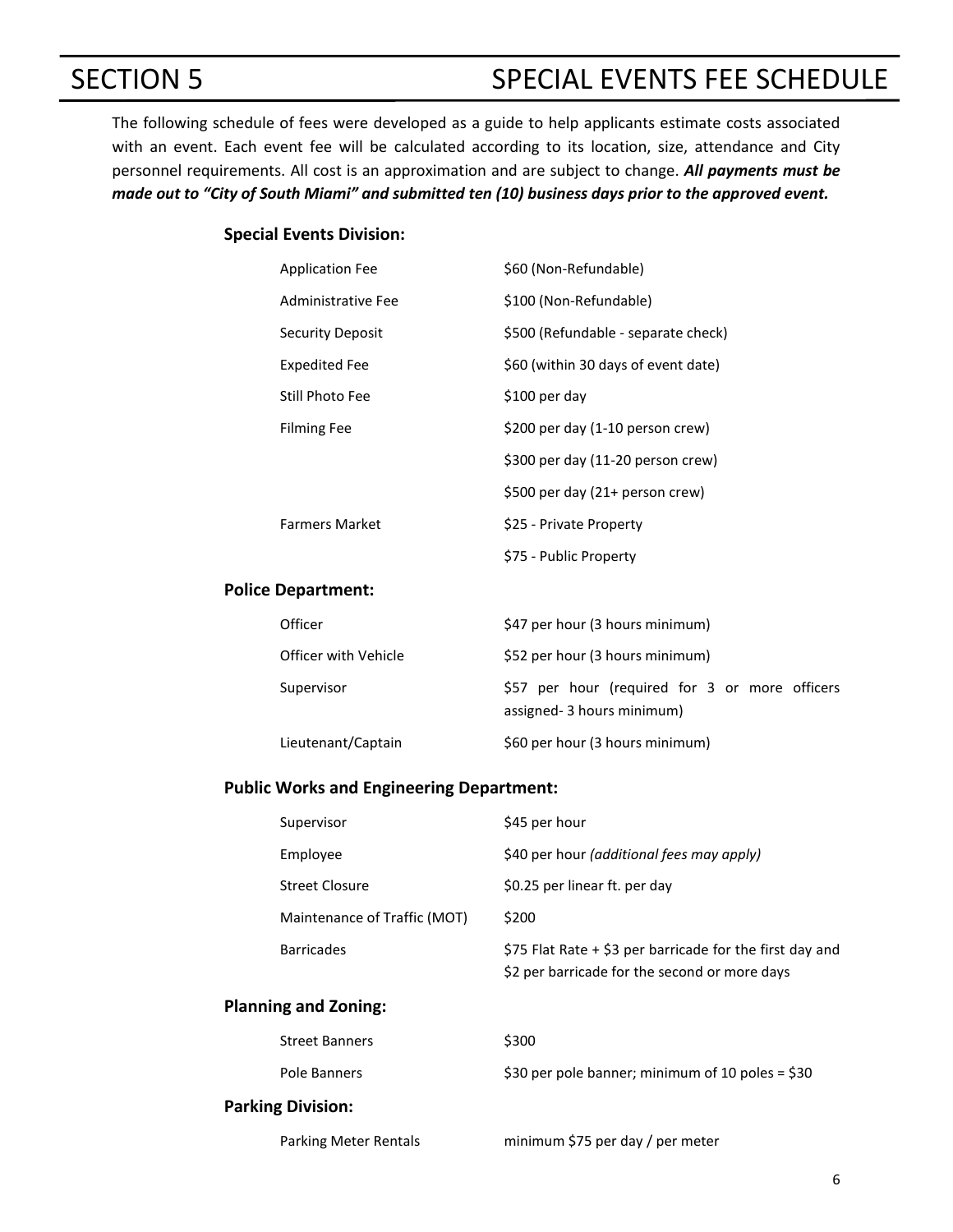### **Parks and Recreation:**

Stage \$150 per day

Employee \$40 per hour *(additional fees may apply)*

**Park rental fees by Location:**

| Location                                | <b>Resident</b> | <b>Non-Resident</b>      | Non-profit                 |  |
|-----------------------------------------|-----------------|--------------------------|----------------------------|--|
| <b>Gibson-Bethel Community Center</b>   |                 |                          |                            |  |
| <b>Education Room</b>                   | \$30            | \$40                     | \$20                       |  |
| Multipurpose Room                       | \$60            | \$120                    | \$55                       |  |
| Gymnasium (half court)                  | \$50            | \$100                    | \$45                       |  |
| Gymnasium (full court)                  | \$100           | \$200                    | \$90                       |  |
| <b>Marshall Williamson Park</b>         |                 |                          |                            |  |
| Pavilion                                | \$40            | \$75                     | \$50                       |  |
| <b>Meeting Room</b>                     | \$25            | \$50                     | $\frac{1}{210}$ (S.M)/\$20 |  |
| <b>Tennis Court</b>                     | \$5             | \$9                      | \$4                        |  |
| <b>Murray Park</b>                      |                 |                          |                            |  |
| Outdoor Basketball (w/o lights)         | \$20            | \$30                     | \$15                       |  |
| Outdoor Basketball (w/lights)           | \$30            | \$40                     | \$25                       |  |
| Large Field                             | \$60            | \$75                     | \$50                       |  |
| Small Field                             | \$36            | \$50                     | \$30                       |  |
| Murray Park Aquatic Center (pool party) |                 |                          |                            |  |
| 0-35 people (3 hours)                   | \$265           | $\overline{a}$           |                            |  |
| 36-64 people (3 hours)                  | \$315           | $\overline{\phantom{0}}$ |                            |  |
| <b>Additional Hour</b>                  | \$50            | $\overline{a}$           | $\overline{a}$             |  |
| <b>Dante Fascell Park</b>               |                 |                          |                            |  |
| Pavilions (1 & 2)                       | \$40            | \$75                     | \$50                       |  |
| Sand Volleyball                         | \$36            | \$50                     | \$20                       |  |
| <b>Fuchs Park</b>                       |                 |                          |                            |  |
| Pavilion                                | \$35            | \$70                     | \$30                       |  |
| Sand Volleyball                         | \$36            | \$50                     | \$30                       |  |
| <b>Palmer Park</b>                      |                 |                          |                            |  |
| Fields 1, 2, 3, 4, 5 (w/o lights)       | \$30 per field  | \$36 per field           | \$25 per field             |  |
| Fields 1, 2, 3, 4, 5 (w lights)         | \$40 per field  | \$50 per field           | \$35 per field             |  |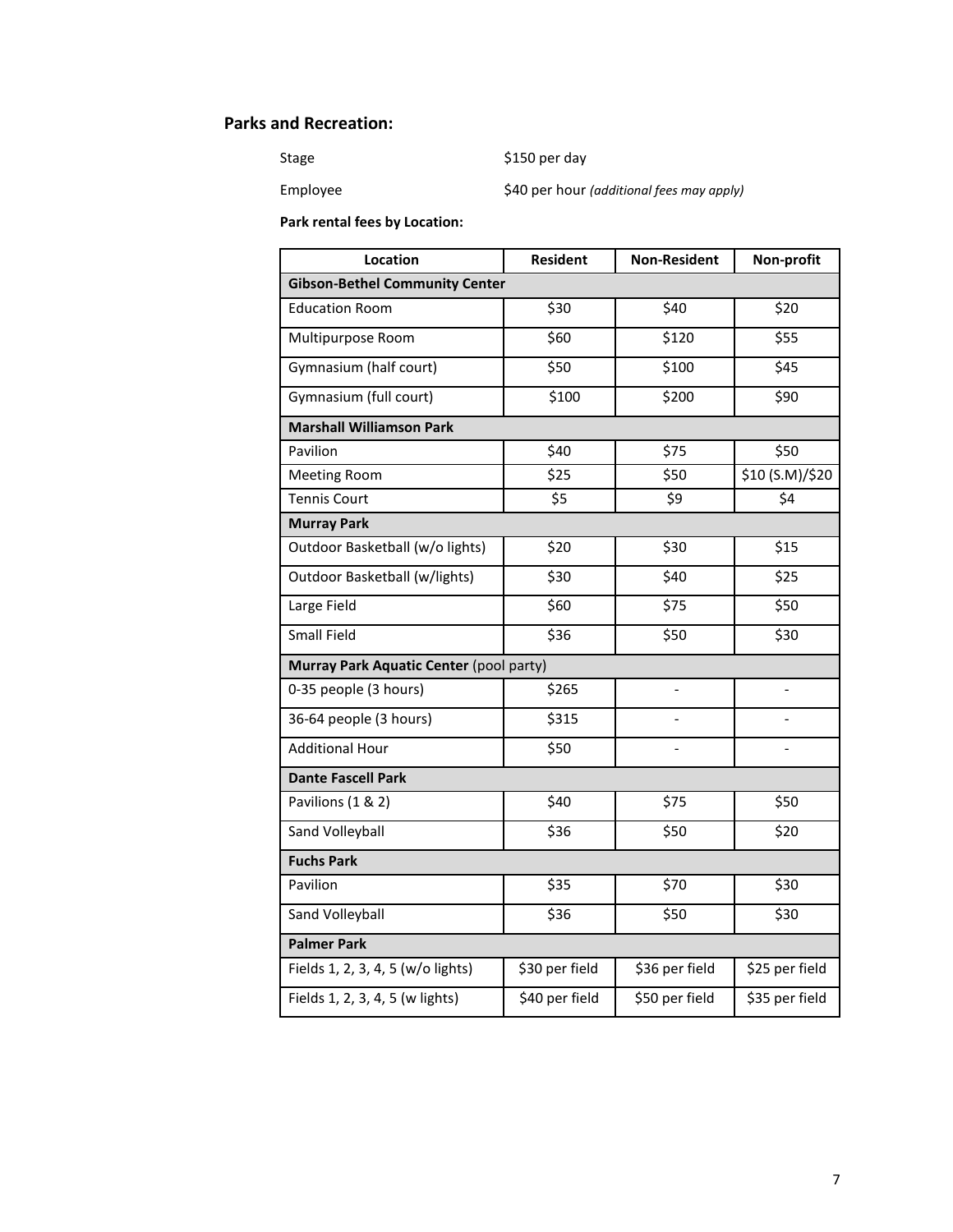#### **ADDITIOANAL PERMITS**

The Special Event Permit is designed to incorporate the most common types of permissions required for conducting special events, but certain elements of a particular event may require additional permits for other City of South Miami departments or outside agencies. See below for other permits that may be required, arranged alphabetically by main topic.

#### **ALOHLIC BEVERAGES**

When Required: Applicants are intending to sell or distribute alcohol, wine or beer at an event

Permit: Liquor License

Department or Agency: City of South Miami Planning and Zoning Department

Notes: The City of South Miami does not allow alcoholic beverages to be consumed or sold at any City Park or Facility*.*

#### **BANNERS AND SIGNS**

When Required: Over the Street Banners, Pole Banners and Temporary Signs

Permit: [Banner](https://www.seattle.gov/dpd/permits/permittypes/signawningbillboard/default.htm) Permit

Department or Agency: City of South Miami Planning and Zoning Department

Notes: Applicants that apply for a banner or temporary sign permit must submit proof of the design prior to printing to be approved. Any banners that are scheduled to be installed by the City must be dropped off to the Public Works Department 4795 SW 75th Avenue, 14-21 days prior to the advertised date and picked up seven (7) business days after the event. The City may discard of any banners or signs after the specified period.

*Pole Banners* - Applicants may apply for a total of ten (10) pole banners.

*Hanging Banner over Public Right-of-Way* - Specifications - 30ft X 3-4ft wide. 60ft of 1/2" nylon rope with hooks must be provide with banners. Banners should be double sided and must be vented.

*Temporary Signage* - All temporary signs shall comply with the City Code of Ordinance 20- 4.3 - Sign Regulations.

#### **CITY PARK**

When Required: Event is partially or wholly within a Park

Permit: Park Rental Form

Department or Agency: City of South Miami Parks and Recreation Department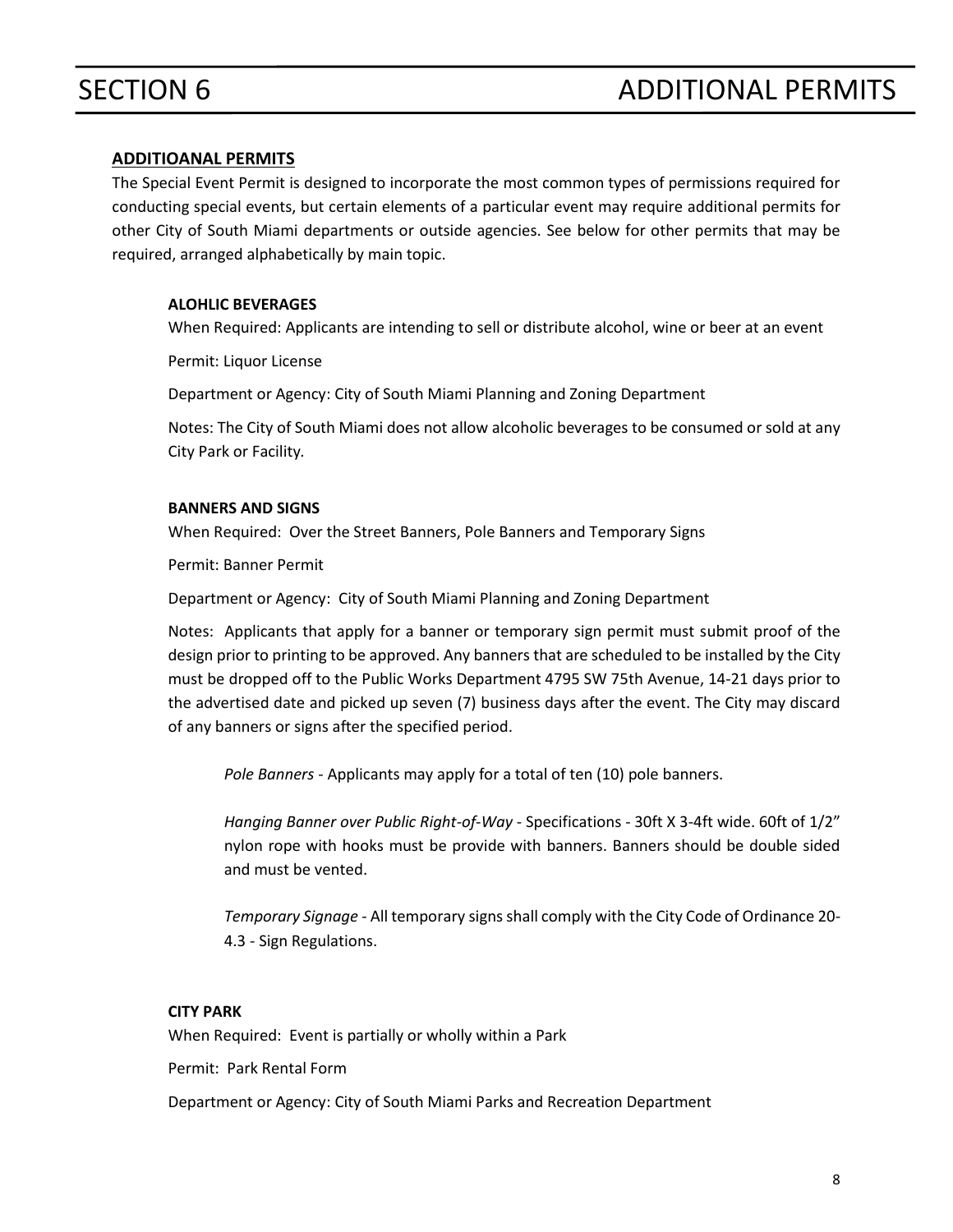#### **FILMING PERMIT**

When Required: Filming /still photography in South Miami Permit: Film/Still Photography Permit Department or Agency: Miami-Dade County Office of Film & Entertainment Note: For further filming and still photography guidelines see page 10

#### **FIRE**

When Required: Open flames including cooking, spinning, fire fingers, staff, etc. Permit: Open Burn Permit Department or Agency: Miami Dade Fire Rescue Department

#### **FIREWORKS OR PYROTECHNICS**

When Required: Display of fireworks or other pyrotechnics Permit: Display of Fireworks, Pyrotechnics, and/or Flame Effects Permit Department or Agency: Miami Dade Fire Rescue Department

#### **MOBILE FOOD VENDORS**

When Required: Mobile food vendor

Permit: State of Florida Business License

Department or Agency: Florida Department of Business Professional Regulation

#### **TENTS/CANOPIES**

When Required: Temporary Structures that cover an area greater than 120 square feet including connecting areas or spaces with a common means of egress or entrance which are used or intended to be use for the gather together of 10 or more persons

Permit: Building Permit

Department or Agency: City of South Miami Building Department

## SECTION 7 EVENT GUIDELINES & TERMS

#### **AMPLIFIED SOUND LEVELS**

As per the City of South Miami's Code of Ordinances, Chapter 15 Article III, Section 15-97, related to noise exemptions for Special Events, amplified sound levels may not begin before 8:00 a.m. and may not exceed midnight on Friday, Saturday and holidays and not to exceed 9:30 p.m. on Sunday through Thursday.

*Please note: The City of South Miami Police Department holds the right to request sound levels to be turned down or shut off at any time*.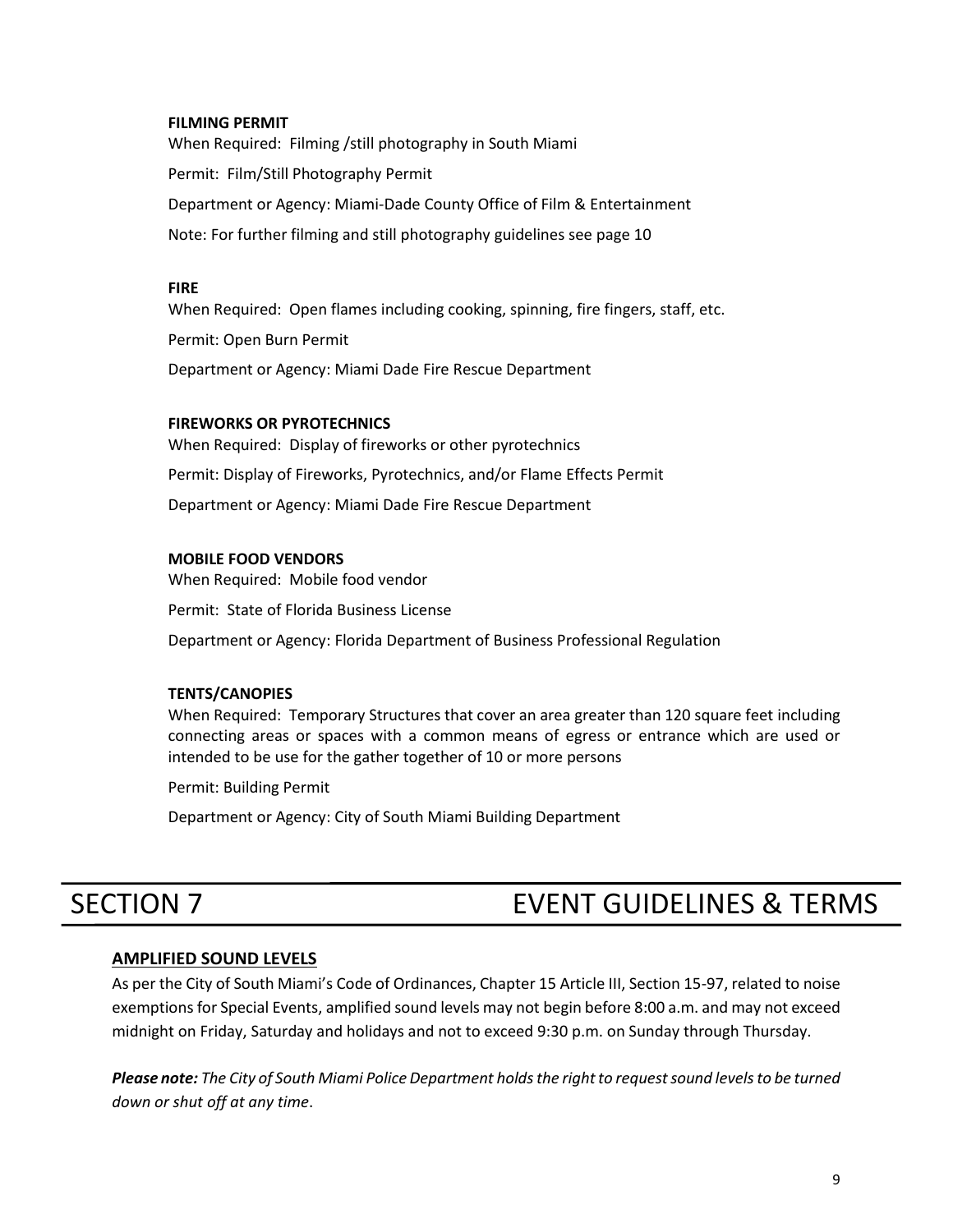#### **CANCELLATION/REFUND POLICY**

**City of South Miami Cancellation**: The City of South Miami holds the right to cancel an event at any time. If the City of South Miami for any reason needs to cancel an event, the applicant may be offered a refund at the discretion of the City Manager.

**Applicant Cancellation**: Unless specifically stated on the permit, deadlines to submit for partial refunds is seventy-two (72) hours prior to the event. Only certain fees are applicable for refunds, determined by each individual department.

**Inclement Weather Cancellation:** Should a special event be cancelled due to inclement weather an alternate date may be discussed and agreed upon with the City of South Miami's approval. A full or partial refund may be granted at the discretion of each department.

#### **ELECTRICAL**

The City of South Miami may be able to provide limited electrical services to special events at specific location or public venues. Applicant should consult directly with the Special Events Coordinator to discuss all electrical needs for their event. All cords must be secured to avoid a tripping hazard.

#### **EVENT NARRATIVE**

A detailed written description/summary of your event is required. Please describe all activities, a schedule of activities, inventory of any sold items, giveaway items, list of vendors and any other important information.

#### **FILMING/STILL PHOTOGRAPHY**

1. To begin the Film/Still Photography Permit, please begin with contacting the Miami-Dade County Office of Film & Entertainment at 305-375-3288.

2. Production vehicles arriving on location, in or near a residential neighborhood shall not enter the area before the time stipulated in the permit.

3. Moving ortowing of public's vehicles is prohibited without the express permission of the off-duty police on site with production or the Film Office.

4. Do not park production vehicles in, or block driveways without the express permission of the driveway owner or Film Office.

5. Cast and crew meals shall be confined to the area designated in the location agreement or permit. Individuals shall eat within their designated meal area, during scheduled crew meals.

6. Removing, trimming and/or cutting of vegetation or trees is prohibited unless approved by the Film Office or property owner.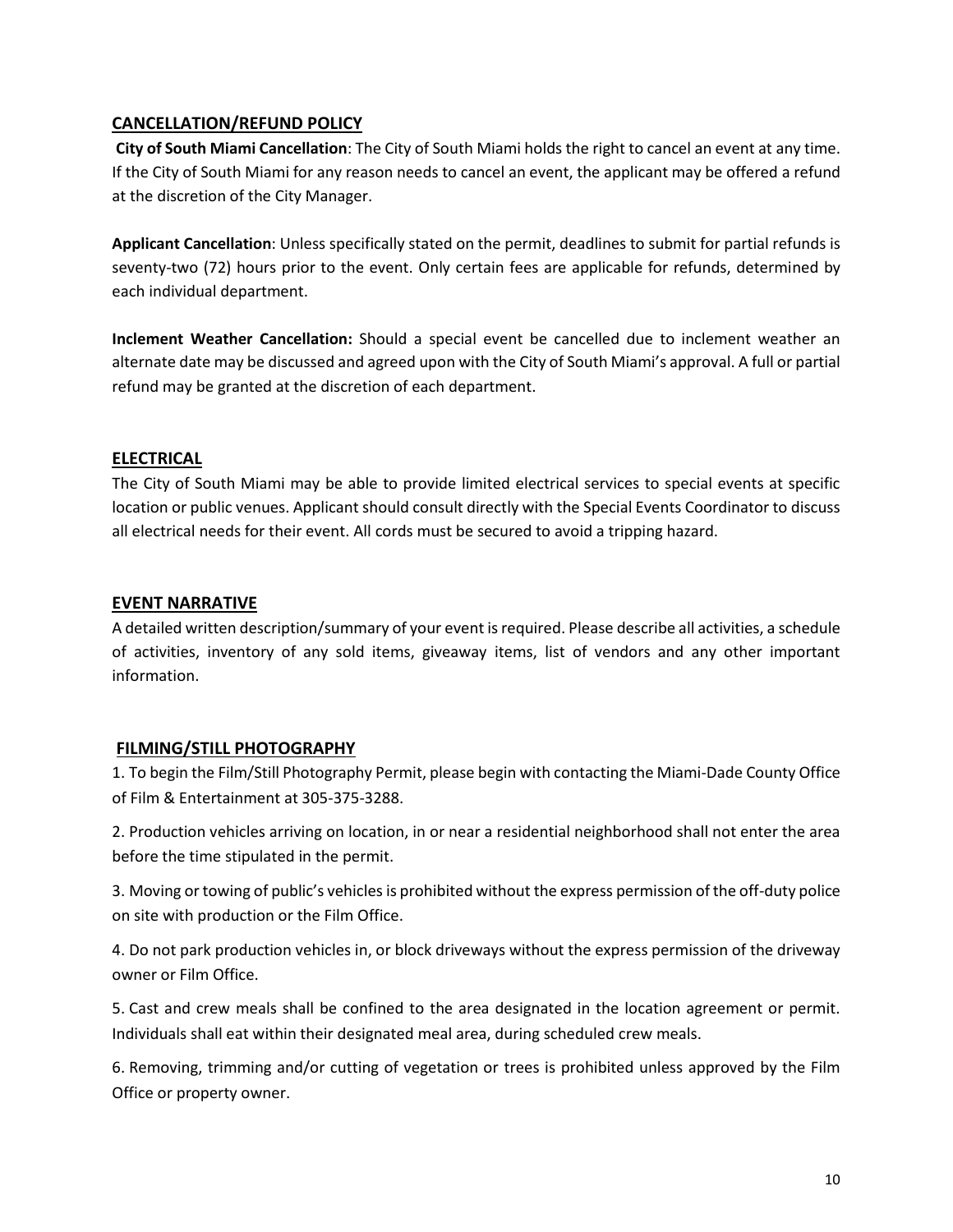7. Remember to use the proper receptacles for disposal of all napkins, plates and coffee cups that you may use in the course of the working day.

8. Every member of the cast and crew shall keep noise levels as low as possible.

9. Do not wear clothing that lacks common sense and good taste. Shoes and shirt must always be worn, unless otherwise directed.

10. Crewmembers shall not display signs, posters or pictures on vehicles that do not reflect common sense or good taste (e.g. pin-up posters…).

11. Do not trespass onto another neighbor's or merchant's property. Remain within the boundaries of the property that has been permitted for filming.

12. The cast and crew shall not bring guests or pets to the location, unless listed and pre-approved on the application.

13. All catering, crafts service, construction, strike and personal trash must be removed from location.

14. Cast and crew will refrain from the use of lewd or improper language within earshot of the general public.

15. The company will always comply with the provisions of the filming permit.

#### **INSURANCE**

The City of South Miami has established insurance requirements for those applicants, vendors and contractors entering into agreements with the City for the purpose of special events and activities. Before commencing use or services under an agreement with the City of South Miami, a certificate of insurance that complies with the requirements must be furnished.

### **All special event applicants shall name the City of South Miami (6130 Sunset Drive South Miami, FL 33143) as an "Additional Insured" and shall have the following minimum limits:**

**Commercial Comprehensive General Liability** insurance with broad form endorsement, as well as automobile liability, completed operations and products liability, contractual liability, severability of Interest with cross liability provision, and personal injury and property damage liability with limits of \$1,000,000 combined single limit per occurrence and \$2,000,000 aggregate, including:

- Personal Injury: \$1,000,000;
- Medical Insurance: \$5,000 per person;
- Property Damage: \$500,000 each occurrence;

**Umbrella Commercial Comprehensive General Liability** insurance shall be written on a Florida approved form with the same coverage as the primary insurance policy but in the amount of \$1,000,000 per claim and \$2,000,000 Annual Aggregate. Coverage must be afforded on a form no more restrictive than the latest edition of the Comprehensive General Liability policy, without restrictive endorsements, as filed by the Insurance Services Office, and must include: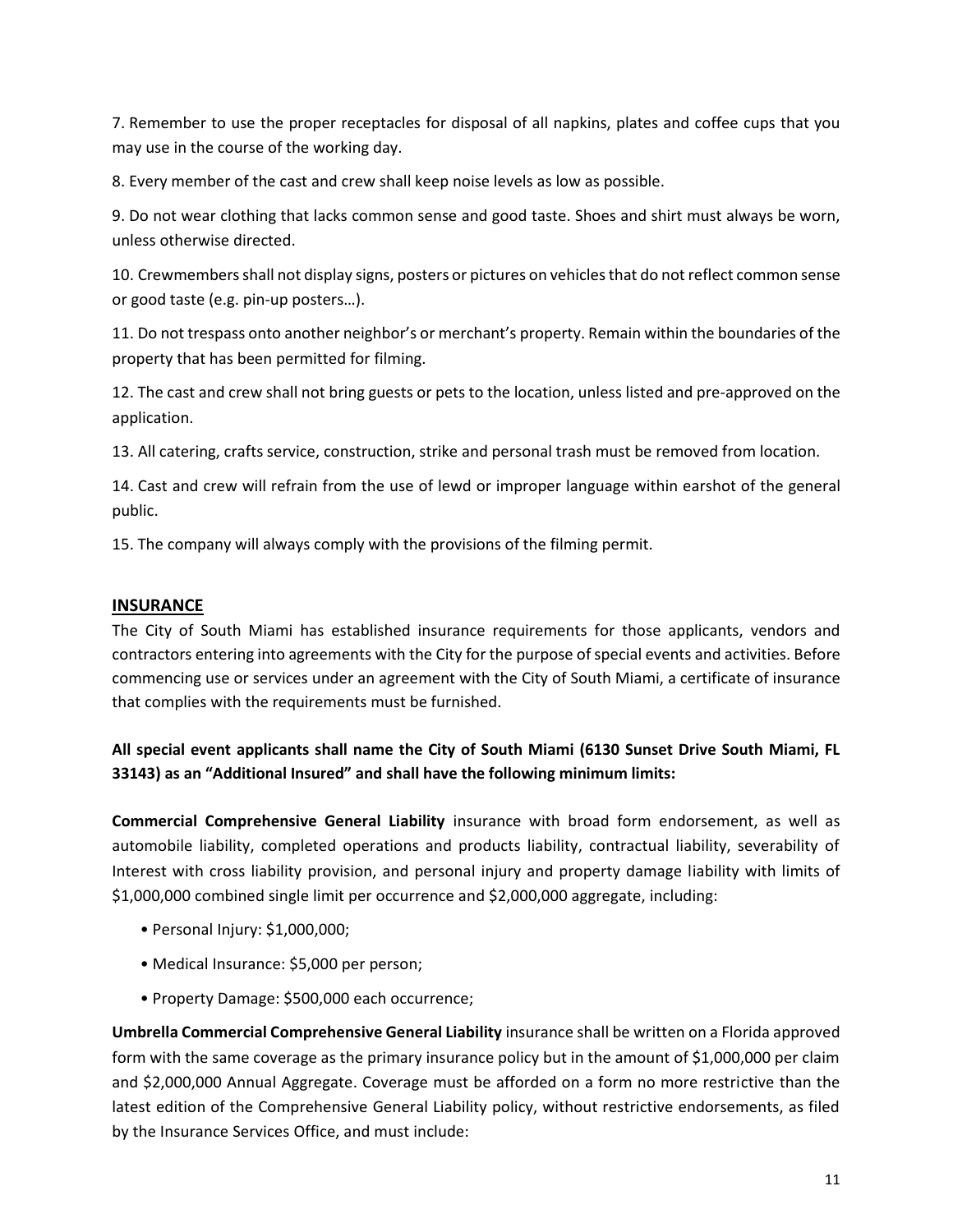- (a) Premises and Operation
- (b) Independent Contractors
- (c) Products and/or Completed Operations Hazard
- (d) Explosion, Collapse and Underground Hazard Coverage
- (e) Broad Form Property Damage

(f) Broad Form Contractual Coverage applicable to this specific Contract, including any hold harmless and/or indemnification agreement.

(g) Personal Injury Coverage with Employee and Contractual Exclusions removed, with minimum limits of coverage equal to those required for Bodily Injury Liability and Property Damage Liability.

*Please Note: Approval of insurance by the City of South Miami does not in any way relieve or decrease the insurance liability of event producers or vendor. The City of South Miami does not represent that the specified limits of liability, coverage or policy forms are enough or adequate to protect the interest or liabilities of the applicant or vendor.*

#### **LOADING AND UNLOADING**

There is no driving on or within City parks or in active event areas without City staff supervision. Loading and unloading needs to be done prior to an event or from parking lots and/or streets when possible. If approved to drive through an event area, please quickly unload your vehicle and proceed to park your vehicle in a legal parking area.

#### **MAINTENANCE/CLEAN-UP**

Applicants must describe their clean-up plan in the special events application. The clean-up plan must include the following information:

- Show the types and locations of dumpsters and individual trash and recycling receptacles.
- The names and contact information of individuals and/or groups responsible for cleaning up during and after an event.

• The location where all waste, including cooking oils and gray water, will be disposed of in an approved manner.

If an event producer fails to clean up a venue adequately or causes damage to City property, the City of South Miami will keep the security deposit and bill the applicant for any additional costs not covered by the deposit to clean and repair the damaged property. If this occurs, the City of South Miami may also deny an application for future special event permits.

Submitted clean-up plans will be reviewed and approved by the Public Works Department. If a clean-up plan is deemed inadequate, subject to the Public Work Departments availability the City of South Miami may be able to provide staffing for clean-up at a cost. The Applicant will be required to compensate the City for the required number of staff to ensure the proper clean-up of an event, ten (10) days prior to the event.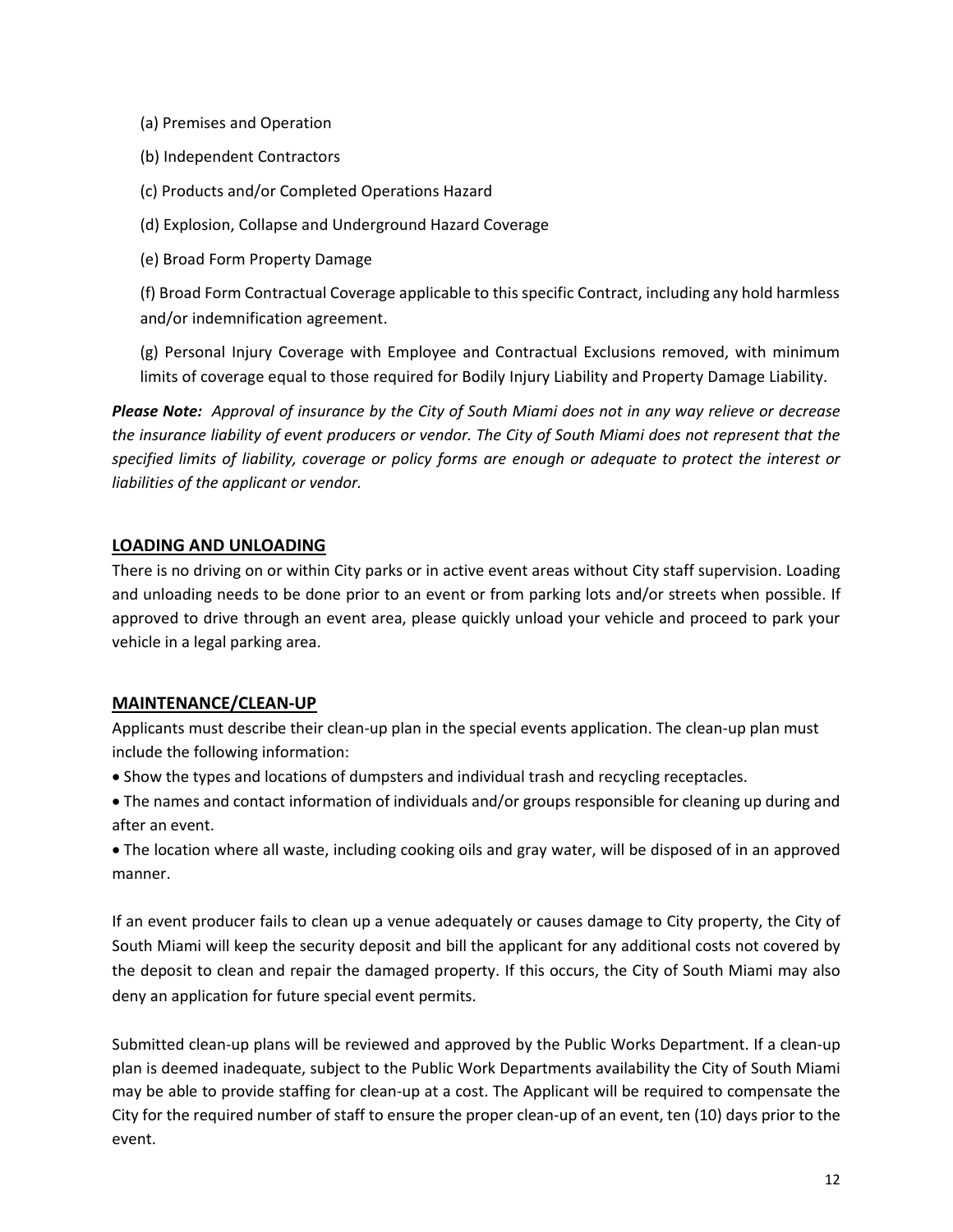#### **MAJOR EVENT PERIODS (MEP)**

The City has identified and listed the following event periods which historically have a significant demand on City services. It is realistic to expect these activity periods to continue to be popular in South Miami bringing large crowds that will require the maximum use of all City services. These MEP include but are not limited to Independence Day, Halloween, Holidays and New Year's.

#### **NOTIFICATION/PETITION FORM**

A signed Notification/Petition Form is required to be signed by the majority of businesses and/or residential properties, homeowners or lessees that face the street affected by the approved special event street closure. The name, signature, address and phone number of each person who is either a property owner or lessee within the requested event area must appear on the form included in the Special Event Application.

#### **OFF-DUTY POLICE OFFICERS**

A police officer for employment that is indigenous to their law enforcement authority is commonly referred to as "Off-Duty Police Officer". In order to schedule an off-duty police officer for employment on a temporary or infrequent basis:

- The South Miami Police Department shall be the final authority in determining the minimum number of officers required to police a particular event.
- If more than three (3) officers are hired, a supervisor must also be hired.
- The Applicant will be required to compensate the City for the required number of officers needed to conduct a safe event, ten (10) days prior to the event.
- If during a scheduled event, the applicant or the officer determines that he/she needs to extend the time worked by 20 minutes or more beyond the scheduled time of the event, the applicant will need to compensate the officer(s) for full hours worked.
- Applicant must notify cancellation request of an off-duty police Officer forty-eight (48) hours prior to the scheduled date of service. Failure to do so will require the Applicant to compensate the assigned officer for a minimum of three (3) hours.

#### **PARKING**

The applicant shall have an adequate plan for individual parking of vehicles. Neighborhood streets are prohibited from being used for event parking.

#### **RECREATIONAL APPARATUS**

The City of South Miami desires to ensure safety at all events and activities including recreational apparatus, such as inflatable rides or bounce houses and other similar apparatuses. Location of all recreational apparatuses must be included on the site map and insurance must be provided by the company. *Please see the insurance policy on page 11 for more information.*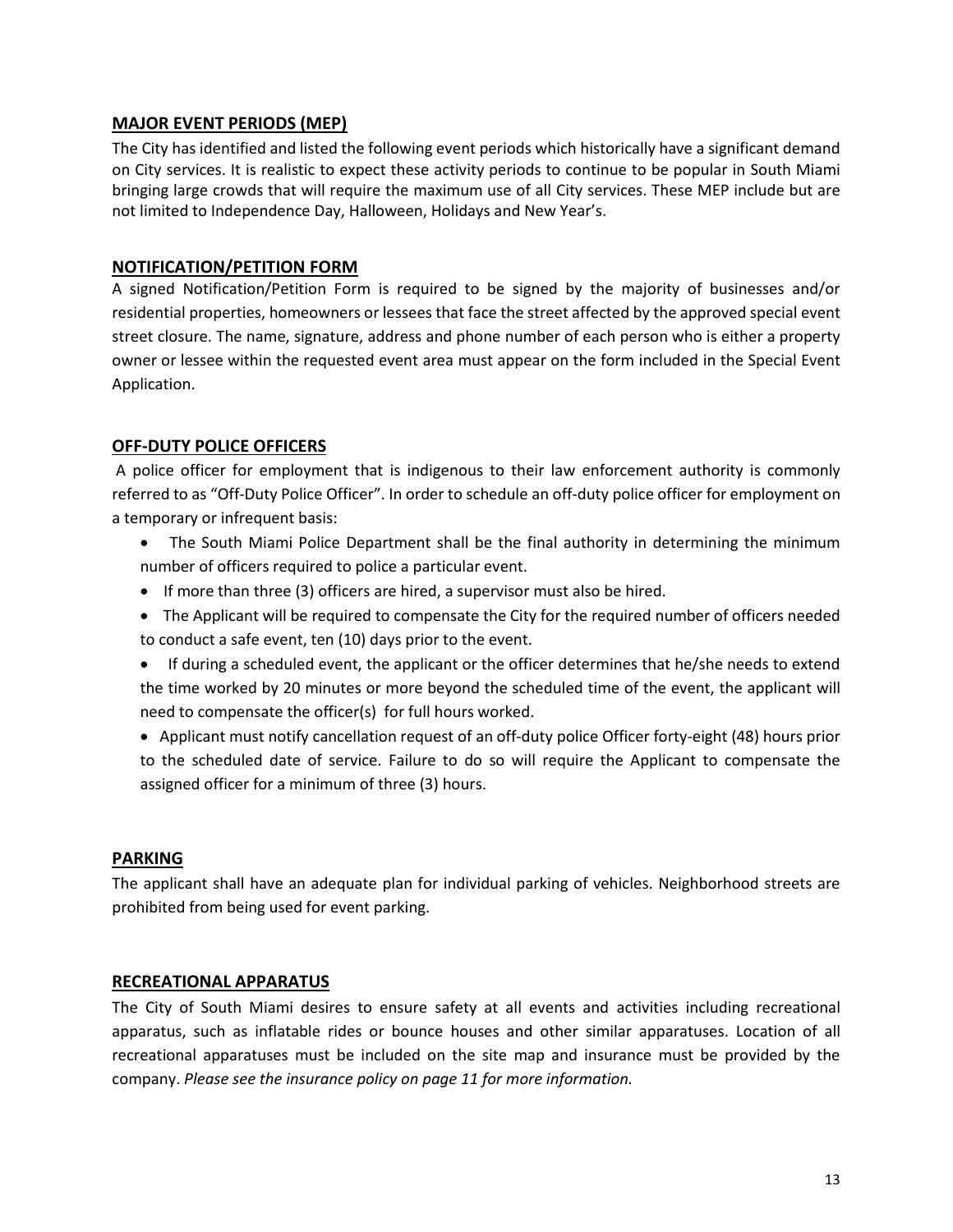#### **SITE PLAN/SKETCH**

Site Plan must be included within the Special Event Application showing a full layout of the event. The Site Plan must provide as much detail as possible including crowd flow, controls, seating and parking. Specifically, configuration and size of stage(s), bleachers, stands, concession booths, trailers and rides. For tents, be sure to show configuration, size, location and intended use. A building permit is required for some of the items listed above.

Additionally, all the below features and information shall be listed on the site map, if applicable.

- All affected streets, alleys and right-of-ways, including those that will be closed.
- Maintenance of Traffic (MOT) Alternate routes for traffic and pedestrians for closures.
- Location of all vendors fixed and mobile, informational, merchandise and food.
- Source of electrical supply and service, including permanent electrical power sources and portable generators.

#### **STREET AND RIGHT-OF-WAY CLOSURES**

Applicants requesting a street or right-of-way (including sidewalks, alleys etc.) closures will require City Commission approval. A detailed map including all closures with alternate routes for traffic and pedestrians, also knowns as a Maintenance of Traffic (MOT) for vehicular and pedestrians, must be provided with the special event application. MOT's may be provided by the City of South Miami Public Works Department at a cost to the applicant.

In addition, a signed Notification/Petition Form is required to be signed by the majority of businesses and/or residential properties, homeowners or lessees that face the street affected by the approved special event street closure.

#### **WAIVER OF FEES**

Fee waivers are an expense to the City's General Fund. Fees are established to pay for the cost of public property and services provided by the City. Request for fee waivers must be specified in the event application and a letter requesting the fees must accompany the application.

A request for a fee waiver must be submitted for City Commission approval and is at the discretion of the City Commission, to approve or disapprove all fee waiver requests.